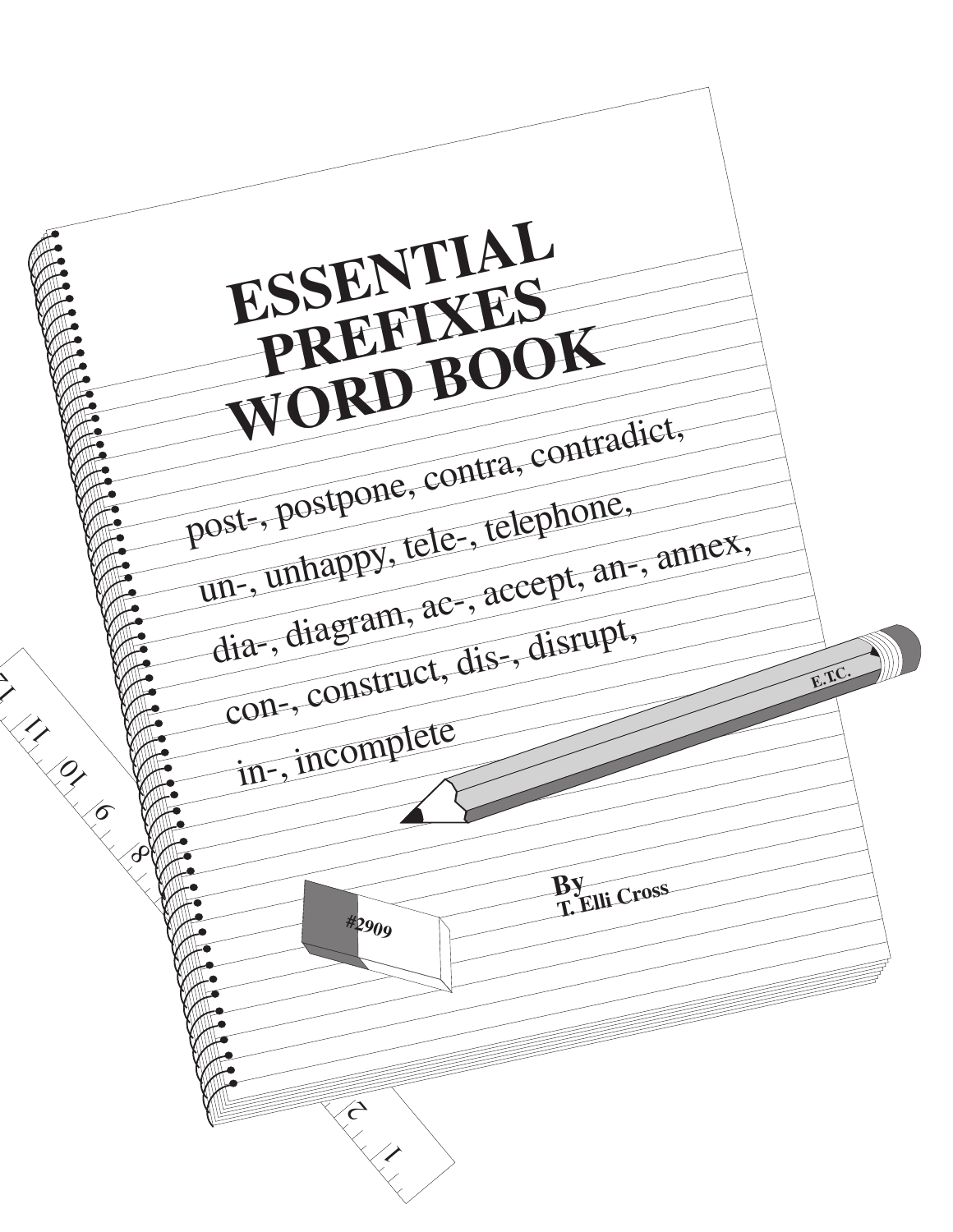# **TABLE OF CONTENTS**

#### **PREFIXES SET 1**

|                                     | I REFIAES SET T                                   |                  |
|-------------------------------------|---------------------------------------------------|------------------|
| <b>Prefix</b>                       | <b>Meaning</b>                                    | Page             |
| post-                               | after (Not to be confused with post meaning mail) | 1                |
| $\cdots$                            |                                                   |                  |
| $\ddotsc$                           |                                                   |                  |
|                                     |                                                   |                  |
| $\ddotsc$                           |                                                   |                  |
|                                     |                                                   |                  |
| $\ddotsc$                           |                                                   |                  |
| .                                   |                                                   |                  |
|                                     |                                                   |                  |
| .                                   |                                                   |                  |
|                                     |                                                   |                  |
|                                     | <b>PREFIXES SET 2</b>                             |                  |
| contra-                             | opposite, against                                 | $5 - 6$          |
| inter-                              | among, between                                    | $6 - 7$          |
| psycho-                             | mind                                              | $\tau$           |
| circum-                             | around                                            | $\boldsymbol{7}$ |
| trans-                              | across, beyond                                    | $7 - 8$          |
| auto-                               | self                                              | 8                |
| intra-                              | within                                            | $8 - 9$          |
| un-                                 | not                                               | $9 - 10$         |
| a-                                  | away, without                                     | 10               |
|                                     |                                                   |                  |
|                                     | <b>PREFIXES SET 3</b>                             |                  |
| mis-                                | wrong, bad                                        | $10 - 11$        |
| $\cdots$                            |                                                   |                  |
| .                                   |                                                   |                  |
|                                     |                                                   |                  |
|                                     |                                                   |                  |
| $\cdots$                            |                                                   |                  |
|                                     |                                                   |                  |
|                                     |                                                   |                  |
|                                     |                                                   |                  |
| .                                   |                                                   |                  |
| .                                   |                                                   |                  |
|                                     | <b>PREFIXES SET 4</b>                             |                  |
| tele-                               | distant                                           | 17               |
| .                                   |                                                   |                  |
| .                                   |                                                   |                  |
| $\bullet$ , $\bullet$ , $\bullet$   |                                                   |                  |
| $\bullet$ , $\bullet$ , $\bullet$ . |                                                   |                  |
|                                     |                                                   |                  |
|                                     |                                                   |                  |
|                                     |                                                   |                  |
|                                     |                                                   |                  |
|                                     |                                                   |                  |
|                                     | <b>PREFIXES SET 5</b>                             |                  |
| pro-                                | for, before                                       | $20 - 21$        |
| .                                   |                                                   |                  |
|                                     |                                                   |                  |
|                                     |                                                   |                  |
|                                     |                                                   |                  |
|                                     |                                                   |                  |
|                                     |                                                   |                  |
|                                     |                                                   |                  |
|                                     |                                                   |                  |
| .                                   |                                                   |                  |

### **PREFIXES SET 6**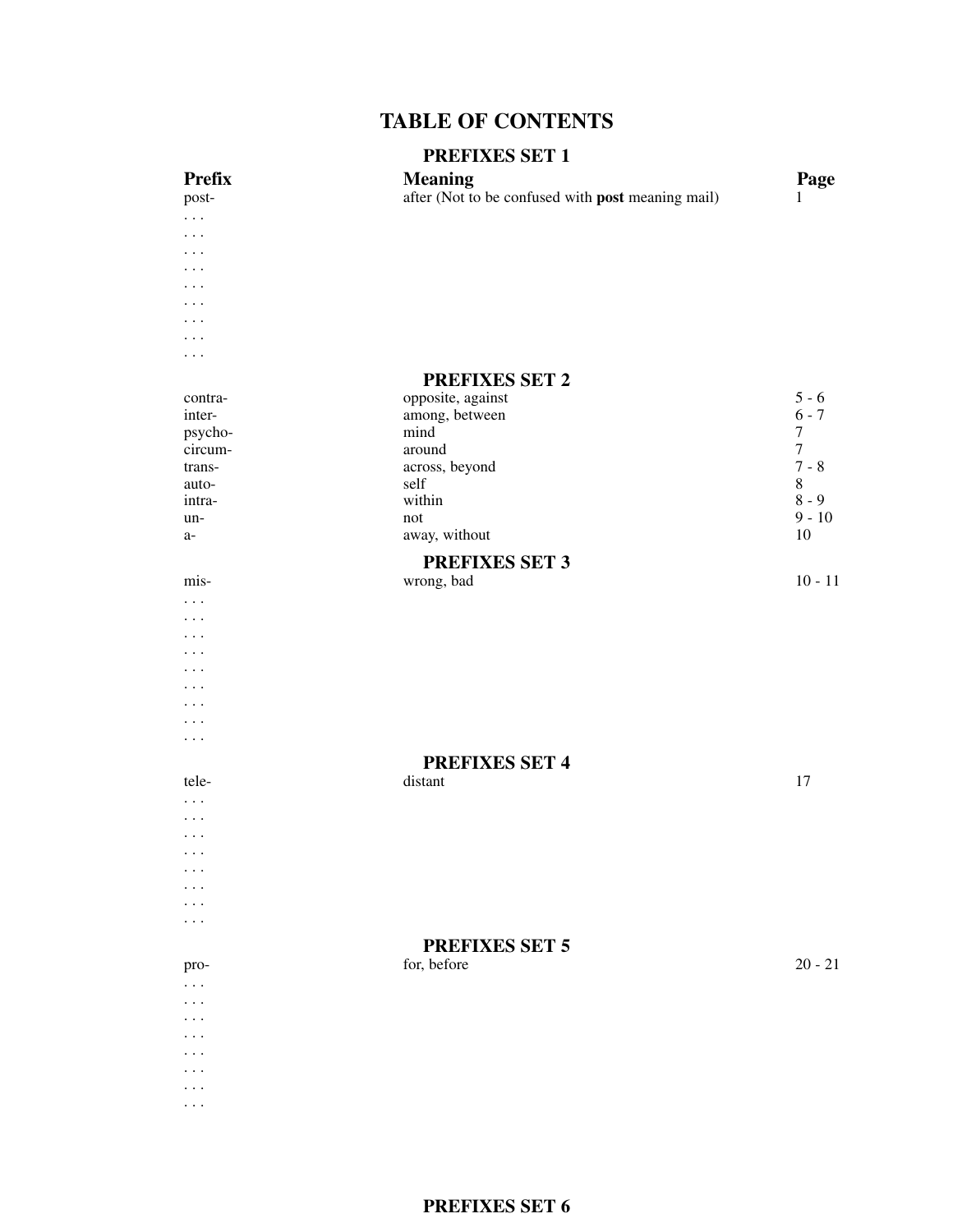| <b>Prefix</b>         | <b>Meaning</b>                        | <b>Page</b><br>23 - 24 |
|-----------------------|---------------------------------------|------------------------|
| non-                  | $\operatorname*{not}% \mathcal{M}(n)$ |                        |
| $\ldots$ .            |                                       |                        |
| $\cdots$              |                                       |                        |
| $\ddotsc$             |                                       |                        |
| $\cdots$              |                                       |                        |
| $\cdots$              |                                       |                        |
| .<br>.                |                                       |                        |
| $\cdots$              |                                       |                        |
|                       |                                       |                        |
|                       | <b>PREFIXES SET 7</b>                 |                        |
| over-                 | over, too much                        | $27\,$                 |
| $\cdots$              |                                       |                        |
| $\cdots$              |                                       |                        |
| $\ddotsc$             |                                       |                        |
| $\cdots$              |                                       |                        |
| .                     |                                       |                        |
| $\cdots$              |                                       |                        |
| $\cdots$              |                                       |                        |
| $\cdots$              |                                       |                        |
|                       | <b>PREFIXES SET 8</b>                 |                        |
| for-                  | away, off                             | 32                     |
| $\cdots$              |                                       |                        |
| $\cdots$              |                                       |                        |
| $\cdots$              |                                       |                        |
| $\ddotsc$             |                                       |                        |
| $\cdots$              |                                       |                        |
| $\cdots$              |                                       |                        |
| .                     |                                       |                        |
| $\cdots$              |                                       |                        |
| $\cdots$              |                                       |                        |
|                       | <b>PREFIXES SET 9</b>                 |                        |
| out-                  | out                                   | 35                     |
| $\cdots$              |                                       |                        |
| $\cdots$              |                                       |                        |
| $\cdots$              |                                       |                        |
| $\cdots$              |                                       |                        |
| $\sim$ $\sim$ $\sim$  |                                       |                        |
| $\ldots$ .            |                                       |                        |
| $\cdots$              |                                       |                        |
| $\ddotsc$             |                                       |                        |
| $\cdots$              |                                       |                        |
|                       | <b>PREFIXES SET 10</b>                |                        |
|                       | hundredth                             | 38                     |
| cent-                 |                                       |                        |
| $\cdots$              |                                       |                        |
| .                     |                                       |                        |
| $\cdot$ .             |                                       |                        |
| . .                   |                                       |                        |
| $\ddotsc$<br>$\cdots$ |                                       |                        |
| $\cdots$              |                                       |                        |
| $\cdots$              |                                       |                        |
|                       |                                       |                        |

## **CHAMELEON PREFIX FAMILIES**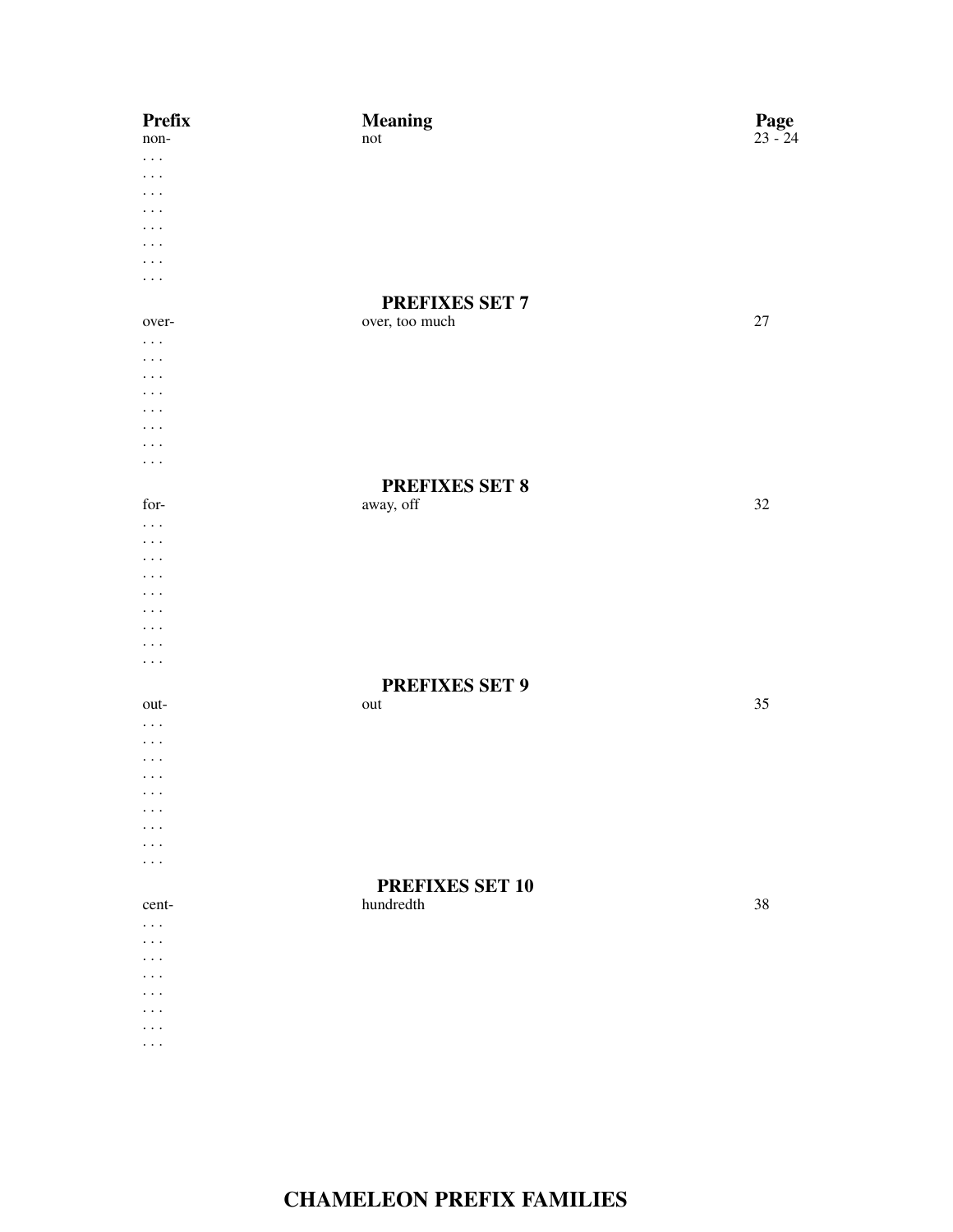## **PREFIXES SET 11**

| <b>Prefix</b>                     | <b>Meaning</b>         | Page                   |
|-----------------------------------|------------------------|------------------------|
| a (consonant)-family              |                        | $40 - 46$              |
| ac-                               |                        | 46                     |
| $\sim$ $\sim$ $\sim$              |                        |                        |
| .                                 |                        |                        |
| .                                 |                        |                        |
| .                                 |                        |                        |
| .<br>.                            |                        |                        |
| $\cdots$                          |                        |                        |
| .                                 |                        |                        |
| $\ddotsc$                         |                        |                        |
| $\sim$ $\sim$ $\sim$              |                        |                        |
| co (consonant)- family            |                        | $46 - 50$              |
| $co-$                             |                        | $46 - 47$              |
| $\cdots$                          |                        |                        |
| .                                 |                        |                        |
| .                                 |                        |                        |
| $\sim$ $\sim$ $\sim$              |                        |                        |
| di (consonant)- family            |                        | $50 - 52$              |
| $di-$                             |                        | 50                     |
| $\cdots$                          |                        |                        |
| $\cdots$                          |                        |                        |
|                                   | <b>PREFIXES SET 12</b> |                        |
| <i>i</i> (consonant)- family      |                        | $52 - 54$              |
|                                   |                        |                        |
| in-                               |                        | $52 - 53$              |
| $\ddotsc$                         |                        |                        |
| $\ddotsc$<br>$\sim$ $\sim$ $\sim$ |                        |                        |
|                                   |                        |                        |
| su (consonant)- family<br>sub-    |                        | $54 - 57$<br>$54 - 55$ |
|                                   |                        |                        |
| .<br>$\cdots$                     |                        |                        |
| $\ddotsc$                         |                        |                        |
| $\cdots$                          |                        |                        |
| $\cdots$                          |                        |                        |
| $\cdots$                          |                        |                        |
| sy (consonant)- family            |                        | $57 - 58$              |
| syl-                              |                        | 57                     |
| $\ddotsc$                         |                        |                        |
| $\ddotsc$                         |                        |                        |
| o (consonant)- family             |                        | $58 - 59$              |
| $ob-$                             |                        | 58                     |
| $\ddotsc$                         |                        |                        |
| $\cdots$                          |                        |                        |
|                                   |                        | $59 - 61$              |
| e (consonant)- family<br>$e-$     |                        | $59 - 60$              |
| $\sim$ $\sim$ $\sim$              |                        |                        |
| $\ldots$                          |                        |                        |
|                                   |                        |                        |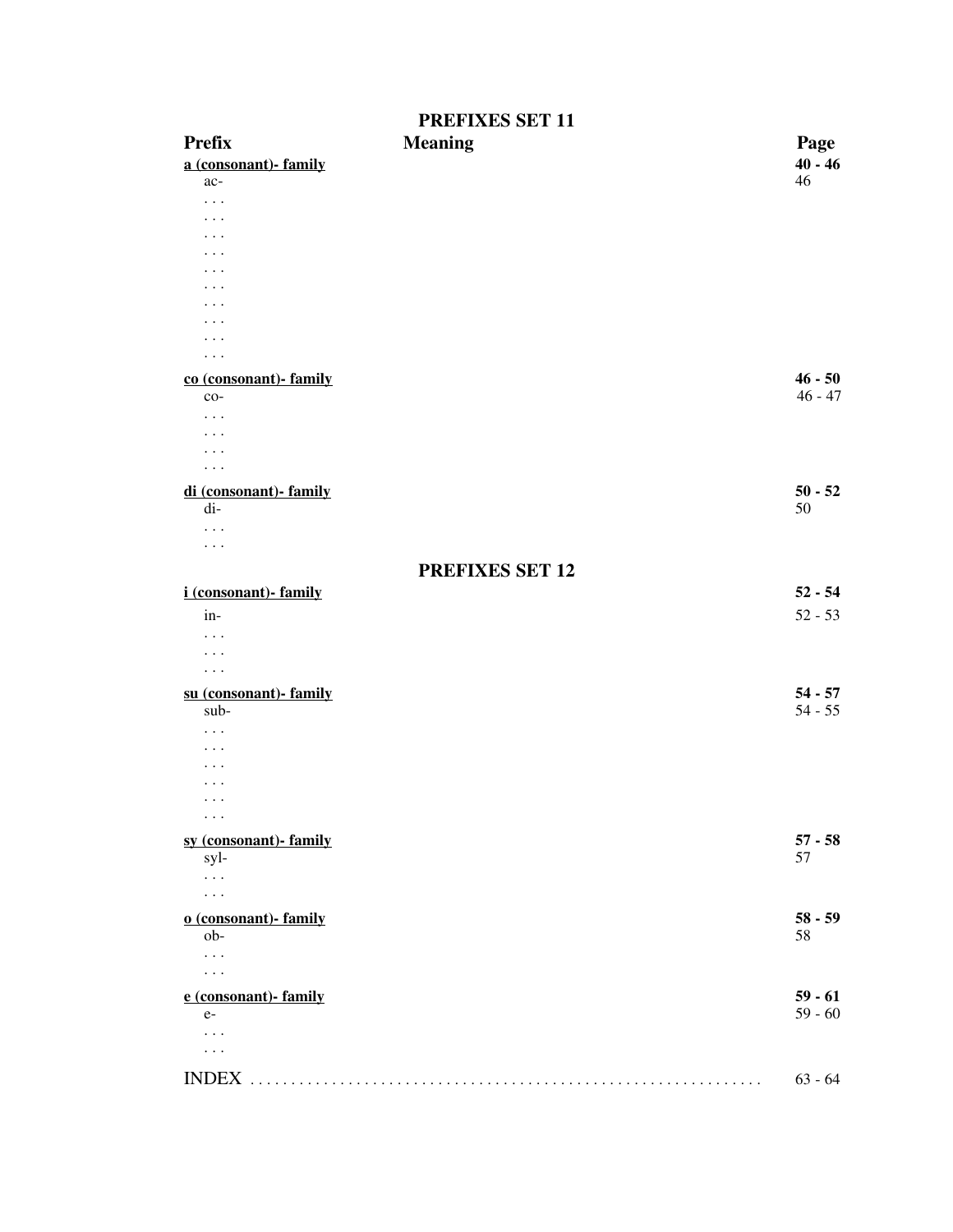| transmute      |
|----------------|
| translation    |
| transplanted   |
| transaction    |
| transfusion    |
| transmission   |
| transmitting   |
| transversal    |
| transparent    |
| transistor     |
| transcription  |
| translucent    |
| transportable  |
| transmitter    |
| transmissible  |
| transpiration  |
| transportation |
| transformation |
| transoceanic   |

transcontinental

transgression

transatlantic

transcendentalist

\_\_\_\_\_\_\_\_\_\_\_\_\_\_\_\_\_\_\_\_\_

\_\_\_\_\_\_\_\_\_\_\_\_\_\_\_\_\_\_\_\_\_

**auto-**

autograph

automobile

autopilot

automatic

automotive

autofocus

autocrat

automation

autobiography

autocratic

automatically

autonomic

autobahn

automatize

autoimmune

autonomous

autocracy

autonomy

\_\_\_\_\_\_\_\_\_\_\_\_\_\_\_\_\_\_\_\_\_

\_\_\_\_\_\_\_\_\_\_\_\_\_\_\_\_\_\_\_\_\_

autopsy

**intra-**

intrastate

intracity

intragroup

intramural

intrapersonal

intramuscular

intravenous

intracellular

intragalactic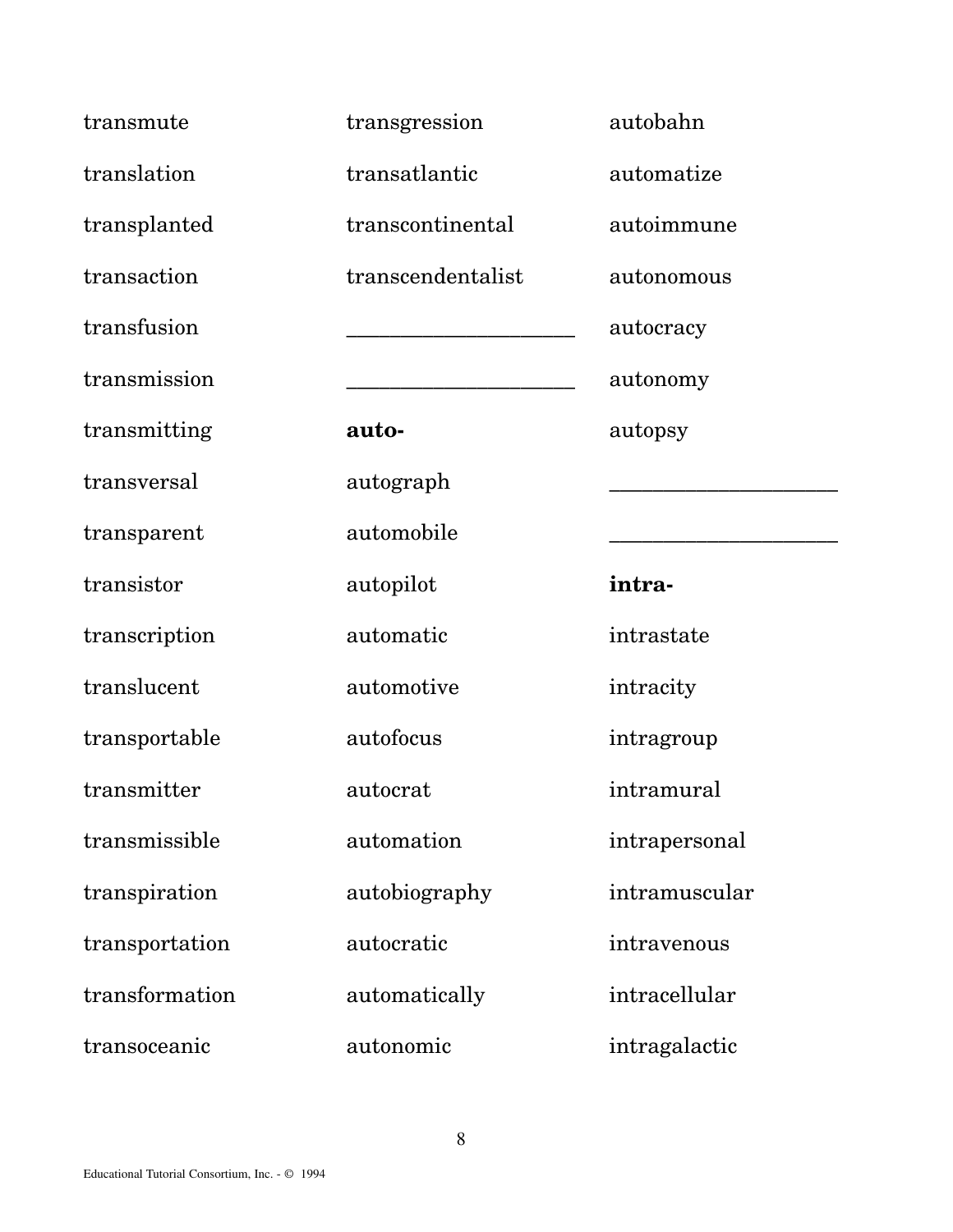| intrapopulation  | unskilled  | unlicensed      |
|------------------|------------|-----------------|
| intracontinental | unlawful   | uninsured       |
|                  | unwritten  | unbleached      |
|                  | unstable   | unrefined       |
| un-              | unable     | unashamed       |
| unfair           | unscramble | unattended      |
| unreal           | unpleasant | unconnected     |
| undress          | unselfish  | unsociable      |
| unused           | unnoticed  | unlovable       |
| unequal          | unbiased   | uninvited       |
| unlock           | unhealthy  | unethical       |
| unclear          | unwelcome  | unacceptable    |
| unearth          | unspoken   | unprofessional  |
| unfit            | uneaten    | uncoordinated   |
| unhappy          | undamaged  | unannounced     |
| unlikely         | unprepared | unconsciously   |
| uneven           | unyielding | unfamiliar      |
| unaware          | unaided    | unsportsmanlike |
| uncommon         | uncooked   | unappreciated   |